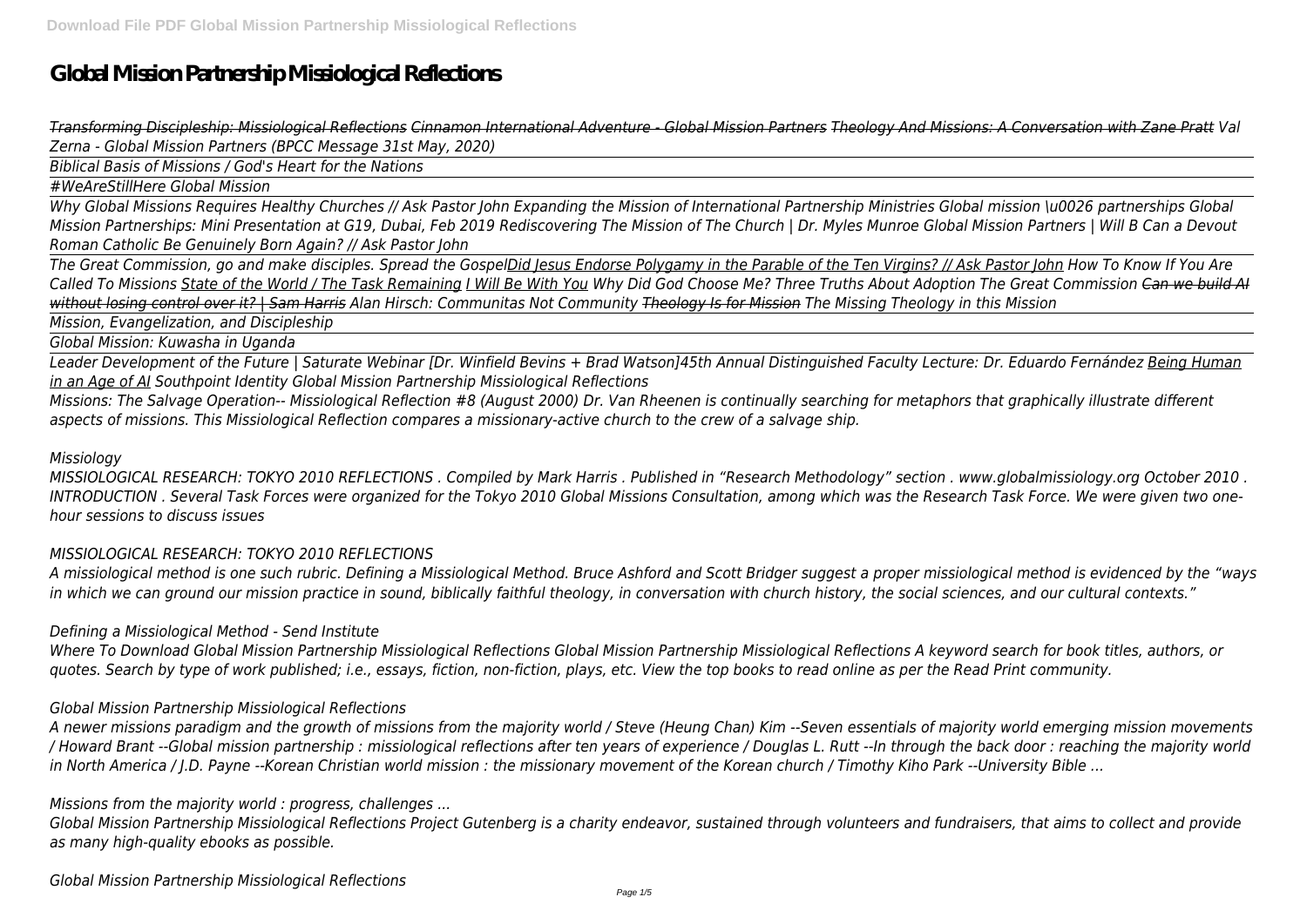*Hiebert Global Center for Intercultural Studies . From the website: The Paul Hiebert Research Project seeks to embody the vision of Paul G. Hiebert (1932-2007), a long time faculty member at Trinity, for engaging in missiological research that makes a difference in the academy, in our churches and mission organizations, and ...*

#### *Missiology*

*Anthropological and missiological reflections. In Serving with the Poor in Asia. Tetsunao Yanlamori, Bryant 1. Myers and David Conner, eds. Monrovia: MARC, 1995.133-144. Short-term Missions? Jolm Nyquist and Paul Hiebert. Trinity World Forum. Spring, 1995. 1-4. Missiological Education for a Global Era. In The Book. The Circle and the Sandals:*

#### *1 Paul Gordon Hiebert - Global Missiology*

*The theme "the church in mission" remains one of the most critical subjects for today's global mission. This book weaves together solid biblical theological reflections, contemporary missiological issues and real-life case studies from scholars and practitioners of different continents on the subject of church in mission.*

#### *The Church in Mission – MissionBooks.org*

*Mission Personnel Office. The Rev. David Copley, Mission Personnel Officer and Global Partnerships Team Leader. Contact David about: Opportunities to serve as a Young Adult Service Corps (YASC) missionary or older adult missionary, currently serving missionaries, general questions about the global mission engagement of the Episcopal Church*

*An Overview of the Office of Global Partnerships ...*

*The General Board of Global Ministries is the worldwide mission, relief and development agency of The United Methodist Church, working with partners and churches in more than 115 countries to equip and transform people and places for God's mission.*

#### *Global Ministries - Connecting the church in mission*

*The global pandemic has impacted everyone, changing many of the ways we have lived life in the past. ... challenges and opportunities of the Nigerian missions movement. November ... Pursuing Partnership Part 10: A Brother's Journey. These days, my ministry is focused on helping the church affirm and empower women in the context of. November ...*

# *Missio Nexus - Connecting the Great Commission Community*

*Missiological reflection accompanied with field practice to enable the deepening understanding of cross-cultural mission. Trainers and mentors who can walk alongside missionaries to support and encourage them on the journey.*

# *The Rise of the Middle Kingdom - Reflections on the ...*

*Best Practices in Global Ministry Partnerships. Wed Aug 5 2020, 01:00pm EDT - 02:30pm EDT. ... and a host of other current issues have to say about missiological education for the 21st century? Over 300 missiologists and educators from around the world gathered for an unprecedented conference at Fuller's School of World Mission in Pasadena ...*

#### *Missiological Education for the 21st Century - Missio Nexus*

*Our Mission. The mission of Global Development is to enable missionaries, pastors, and lay people to better distinguish the universal message of the gospel from their local interpretation and practice of living out the gospel within their communities. The strategies for accomplishing this mission will be a team effort with local leaders and others who are gifted in the areas of discipleship training, storying the gospel for oral learners, missiological consulting, and other gifts and graces ...*

#### *Our Mission – Global Development*

*The Dynamics of Christian Mission: History through a Missiological Perspective Paul Pierson (William Carey International University Press, 2009) The Great World House: Martin Luther King, Jr., and Global Ethics Hak Joon Lee (Pilgrim Press, 2011) Available Classes. Global Christian Worship and Witness with Roberta King*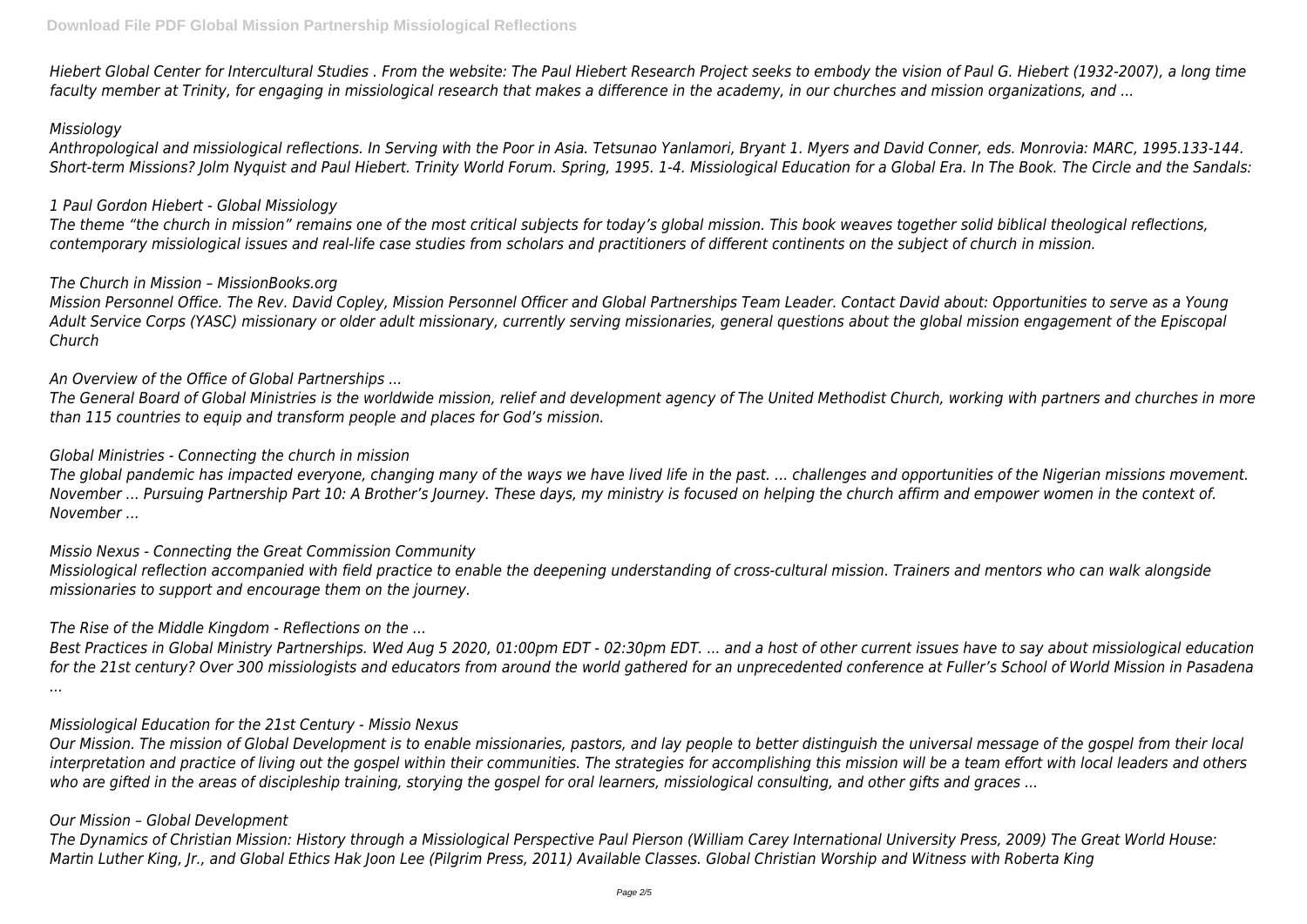*Voices on Changing Missiology - Fuller Studio*

*and needed reflection. So what are the most controversial issues in mission today? In 2015, the Evangelical Missiological Society will engage this topic in its spring regional gatherings and in its annual meeting in Dallas, September 18-20. Professors, practitioners, and students*

*Controversies in Mission: 2015 Evangelical Missiological ...*

*This material overflows with rich insight, and provocative application for today's global mission force, providing resources for theological and missiological reflection regardless of one's culture of origin or one's engagement in ministry.*

*Book "Honor, Shame, and the Gospel" by Christopher ...*

*The Creative Challenge is a design-sprint event which fosters innovation, collaboration, and intense production that takes place over 2 days during the Summit week.Teams will have the opportunity to brainstorm, design, and propose a viable solution within 24 hours towards a real-life case as proposed by organizers, sponsors, or churches, and present in front of a panel of experts.*

*Transforming Discipleship: Missiological Reflections Cinnamon International Adventure - Global Mission Partners Theology And Missions: A Conversation with Zane Pratt Val Zerna - Global Mission Partners (BPCC Message 31st May, 2020)*

*Biblical Basis of Missions / God's Heart for the Nations*

*#WeAreStillHere Global Mission*

*Why Global Missions Requires Healthy Churches // Ask Pastor John Expanding the Mission of International Partnership Ministries Global mission \u0026 partnerships Global Mission Partnerships: Mini Presentation at G19, Dubai, Feb 2019 Rediscovering The Mission of The Church | Dr. Myles Munroe Global Mission Partners | Will B Can a Devout Roman Catholic Be Genuinely Born Again? // Ask Pastor John*

*The Great Commission, go and make disciples. Spread the GospelDid Jesus Endorse Polygamy in the Parable of the Ten Virgins? // Ask Pastor John How To Know If You Are Called To Missions State of the World / The Task Remaining I Will Be With You Why Did God Choose Me? Three Truths About Adoption The Great Commission Can we build AI without losing control over it? | Sam Harris Alan Hirsch: Communitas Not Community Theology Is for Mission The Missing Theology in this Mission*

*Mission, Evangelization, and Discipleship*

*Global Mission: Kuwasha in Uganda*

*Leader Development of the Future | Saturate Webinar [Dr. Winfield Bevins + Brad Watson]45th Annual Distinguished Faculty Lecture: Dr. Eduardo Fernández Being Human in an Age of AI Southpoint Identity Global Mission Partnership Missiological Reflections*

*Missions: The Salvage Operation-- Missiological Reflection #8 (August 2000) Dr. Van Rheenen is continually searching for metaphors that graphically illustrate different aspects of missions. This Missiological Reflection compares a missionary-active church to the crew of a salvage ship.*

*Missiology*

*MISSIOLOGICAL RESEARCH: TOKYO 2010 REFLECTIONS . Compiled by Mark Harris . Published in "Research Methodology" section . www.globalmissiology.org October 2010 . INTRODUCTION . Several Task Forces were organized for the Tokyo 2010 Global Missions Consultation, among which was the Research Task Force. We were given two onehour sessions to discuss issues*

# *MISSIOLOGICAL RESEARCH: TOKYO 2010 REFLECTIONS*

*A missiological method is one such rubric. Defining a Missiological Method. Bruce Ashford and Scott Bridger suggest a proper missiological method is evidenced by the "ways in which we can ground our mission practice in sound, biblically faithful theology, in conversation with church history, the social sciences, and our cultural contexts."*

# *Defining a Missiological Method - Send Institute*

*Where To Download Global Mission Partnership Missiological Reflections Global Mission Partnership Missiological Reflections A keyword search for book titles, authors, or* Page 3/5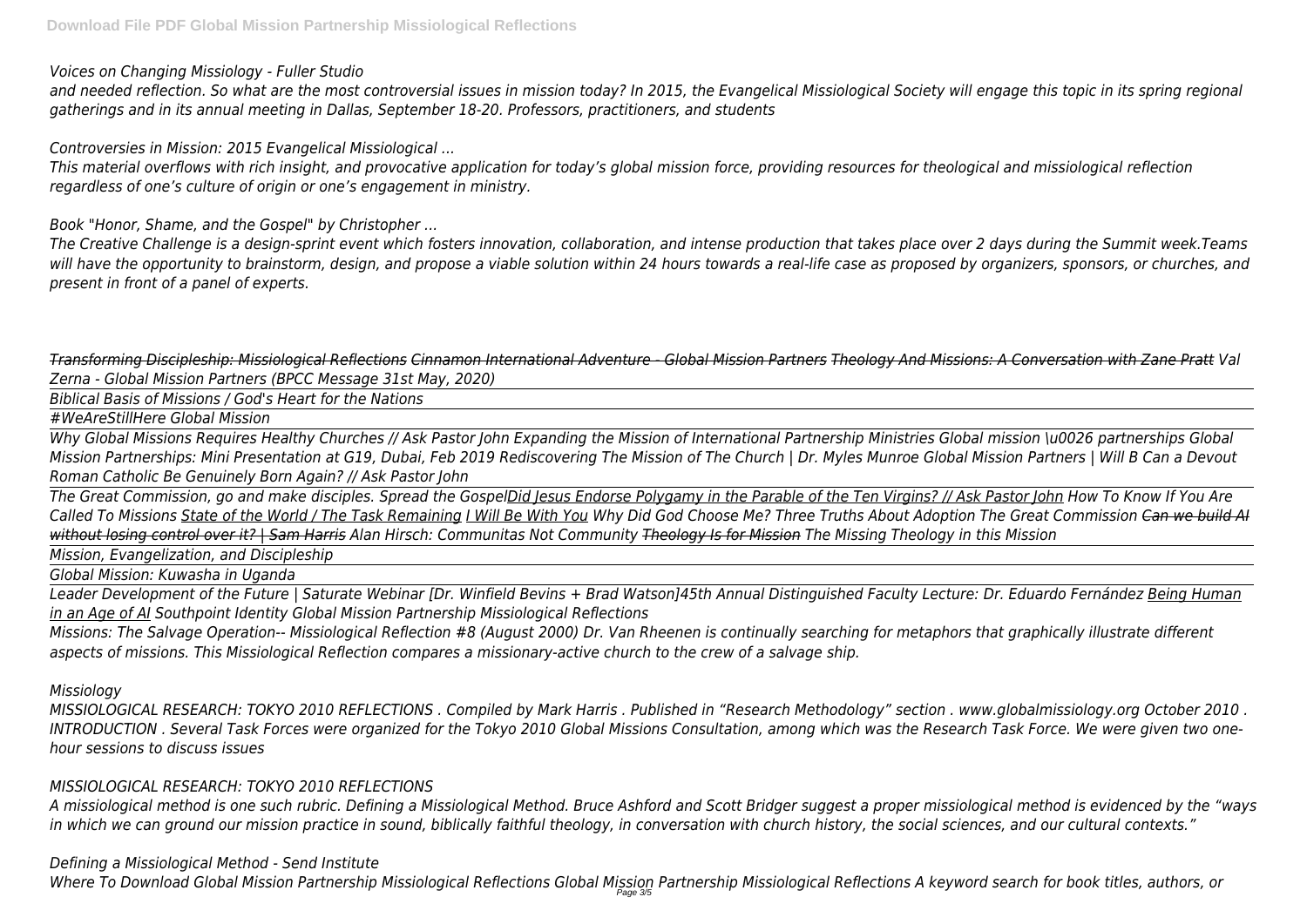*quotes. Search by type of work published; i.e., essays, fiction, non-fiction, plays, etc. View the top books to read online as per the Read Print community.*

# *Global Mission Partnership Missiological Reflections*

*A newer missions paradigm and the growth of missions from the majority world / Steve (Heung Chan) Kim --Seven essentials of majority world emerging mission movements / Howard Brant --Global mission partnership : missiological reflections after ten years of experience / Douglas L. Rutt --In through the back door : reaching the majority world in North America / J.D. Payne --Korean Christian world mission : the missionary movement of the Korean church / Timothy Kiho Park --University Bible ...*

# *Missions from the majority world : progress, challenges ...*

*Global Mission Partnership Missiological Reflections Project Gutenberg is a charity endeavor, sustained through volunteers and fundraisers, that aims to collect and provide as many high-quality ebooks as possible.*

# *Global Mission Partnership Missiological Reflections*

*Hiebert Global Center for Intercultural Studies . From the website: The Paul Hiebert Research Project seeks to embody the vision of Paul G. Hiebert (1932-2007), a long time faculty member at Trinity, for engaging in missiological research that makes a difference in the academy, in our churches and mission organizations, and ...*

# *Missiology*

*Anthropological and missiological reflections. In Serving with the Poor in Asia. Tetsunao Yanlamori, Bryant 1. Myers and David Conner, eds. Monrovia: MARC, 1995.133-144. Short-term Missions? Jolm Nyquist and Paul Hiebert. Trinity World Forum. Spring, 1995. 1-4. Missiological Education for a Global Era. In The Book. The Circle and the Sandals:*

# *1 Paul Gordon Hiebert - Global Missiology*

*The theme "the church in mission" remains one of the most critical subjects for today's global mission. This book weaves together solid biblical theological reflections, contemporary missiological issues and real-life case studies from scholars and practitioners of different continents on the subject of church in mission.*

# *The Church in Mission – MissionBooks.org*

*Mission Personnel Office. The Rev. David Copley, Mission Personnel Officer and Global Partnerships Team Leader. Contact David about: Opportunities to serve as a Young Adult Service Corps (YASC) missionary or older adult missionary, currently serving missionaries, general questions about the global mission engagement of the Episcopal Church*

# *An Overview of the Office of Global Partnerships ...*

*The General Board of Global Ministries is the worldwide mission, relief and development agency of The United Methodist Church, working with partners and churches in more than 115 countries to equip and transform people and places for God's mission.*

# *Global Ministries - Connecting the church in mission*

*The global pandemic has impacted everyone, changing many of the ways we have lived life in the past. ... challenges and opportunities of the Nigerian missions movement. November ... Pursuing Partnership Part 10: A Brother's Journey. These days, my ministry is focused on helping the church affirm and empower women in the context of. November ...*

# *Missio Nexus - Connecting the Great Commission Community*

*Missiological reflection accompanied with field practice to enable the deepening understanding of cross-cultural mission. Trainers and mentors who can walk alongside missionaries to support and encourage them on the journey.*

# *The Rise of the Middle Kingdom - Reflections on the ...*

*Best Practices in Global Ministry Partnerships. Wed Aug 5 2020, 01:00pm EDT - 02:30pm EDT. ... and a host of other current issues have to say about missiological education*